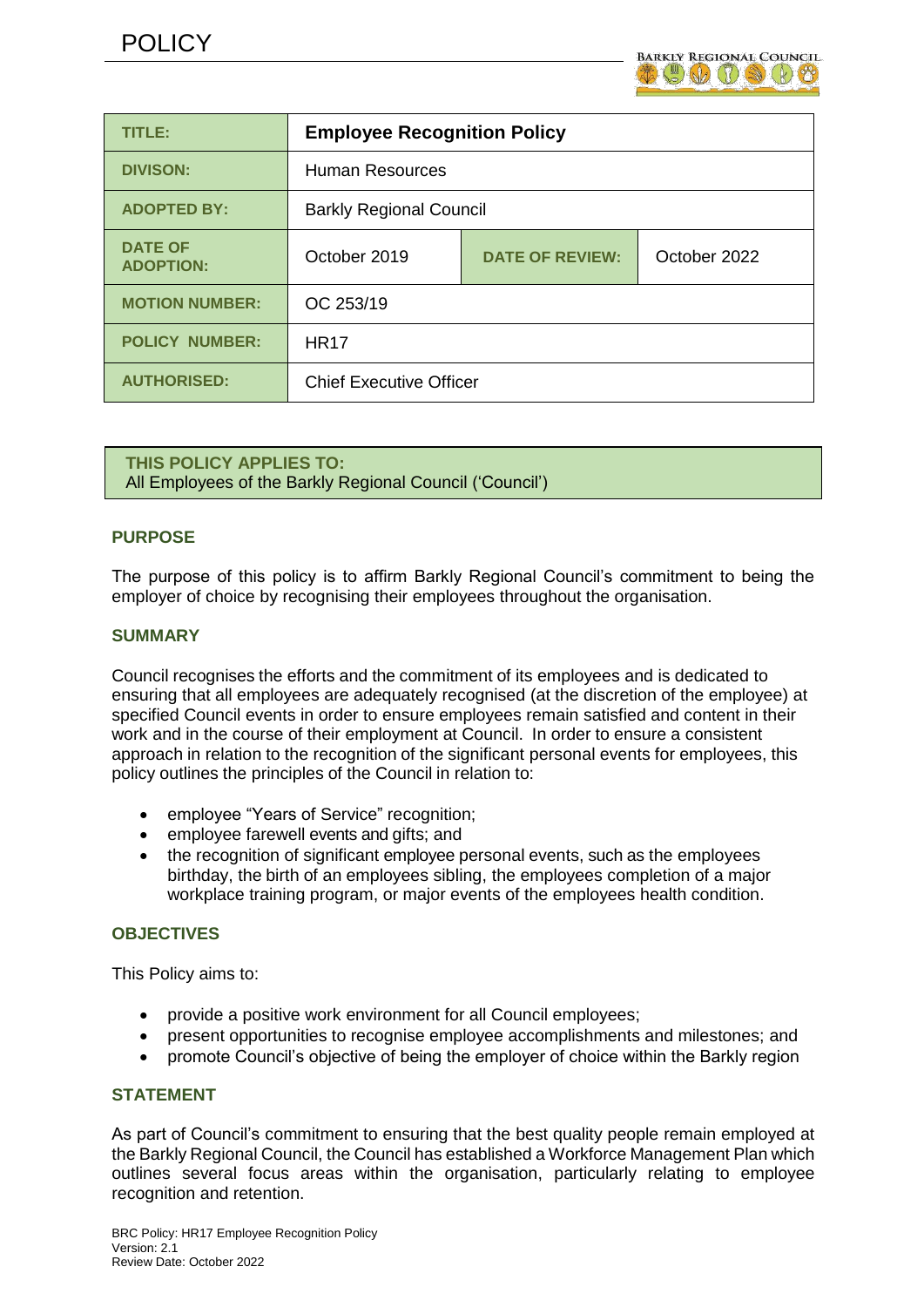

# **PRINCIPLES**

### **SERVICE RECOGNITION**

Barkly Regional Council hosts annual awards to confirm the years of service to their employees at an employee presentation and morning tea. This presentation is conducted by the Mayor and/or the Chief Executive Officer.

In the event of the Service Recognition Award on a community, the presentation will by conducted by the Mayor and/or the Chief Executive Officer with the Director of Operations in attendance.

## **FAREWELL GIFTS AND EVENTS**

As a standard practice, the Barkly Regional Council does not pay for farewell gifts or events. At the discretion of the immediate manager, a morning or afternoon tea for the departing employee may be held. In special circumstances where an employee has provided a significant length of service to Council, Chief Executive Officer may grant approval for the departing employee and their manager to attend a farewell lunch.

#### **MAJOR PERSONAL EVENTS**

Council encourages their Directors and Managers to be aware of significant personal events for individual employees within their team. For significant events such as the employees birthday, birth of an employee's sibling or child, the completion of a major workplace training program or major events of the employee's or an immediate family member's health condition, the CEO or designated representative may purchase a gift or flowers on behalf of the Council. The associated costs involved regarding major personal events will be determined by the CEO.

#### **RESPONSIBILITY & DELEGATION**

#### **PR and Events Coordinator**

The PR and Events Coordinator will:

 invite elected Council members and all associated employees to the years of service awards celebrations.

#### **HR Department**

The HR Department will:

- provide accurate record keeping of all employee years of service; and
- liaise together to schedule the employees recognition awards.

#### **Directors / Area / Department Managers**

The Directors / Area Managers will:

- provide accurate record keeping of employee personal events such as birthdays;
- acknowledge employee personal events, such as birthdays;
- liaise with other staff to organise morning or afternoon teas where appropriate;